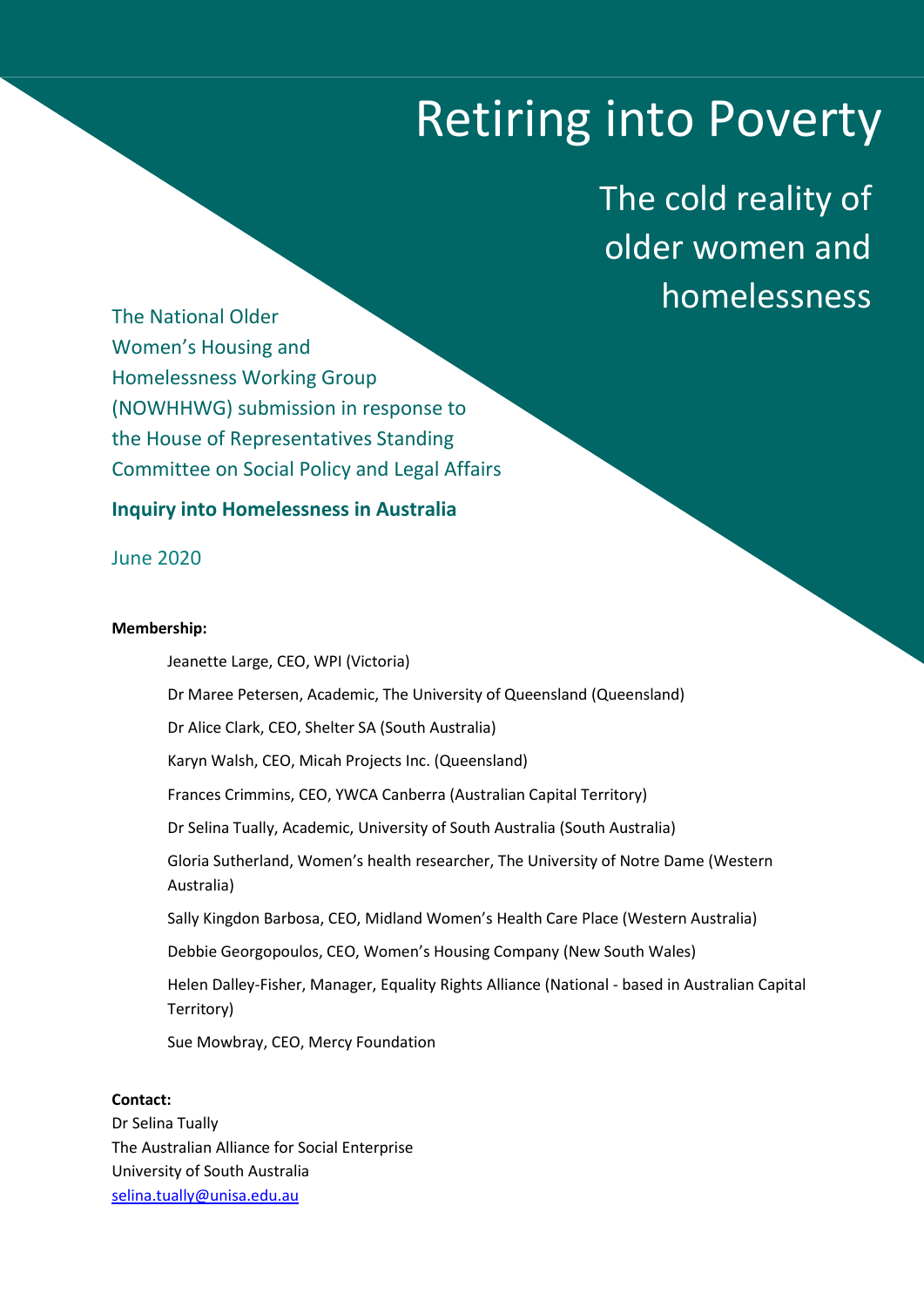# **Introduction**

**An increasing number of women in Australia are retiring into poverty and experiencing housing stress, housing crisis or homelessness. A national plan is urgently needed to address these appalling realities for far too many older women.** 

A coalition of housing and homelessness policy leaders, researchers and practitioners from across Australia have examined the national policies that need change and continue to advocate for more effective strategies so that older women (women aged 50 and over) can access affordable, safe, secure and appropriate housing and enjoy good health as they age.

The group produced a report, *Retiring into Poverty – A National Plan For Change: Increasing Housing Security For Older Women* which outlines why we must focus on older women and housing insecurity. The report is based on new and emerging evidence and well documented trends which have remained unaddressed for too long.

The report was published in August 2018. Since this date, the working group has seen little evidence of uptake on the suggested way forward and there has been an unacceptable and exponential increase in the number of older women seeking help from homelessness services, whilst housing affordability has continued to decline.

We must act now to end homelessness for the current cohort of older women who are homeless, to support older women who remain at great risk of homelessness and to set a clear strategic and policy course to ensure future cohorts of older women do not face homelessness in their retirement years.

# **TOR 1: The incidence of homelessness in Australia**

Older single women have emerged as the fastest growing cohort of people experiencing housing stress and homelessness. Recent Census data bears this out clearly. Between the 2011 and 2016 Censuses there was a 31% rise in homelessness amongst older women. Poverty is a key driver of homelessness for this group.

In the ten years to Census 2016, there was an incredible 97% increase in the number of older women forced to rent in the private market, and at time of increasing unaffordability and instability in that market. Notably, people who do not own a home and who are living on a low income, such as a Centrelink benefit, are not able to afford to rent privately or purchase a home. This latter point is important given the National Rental Affordability Index shows a severely unaffordable private rental market for single aged pensioners and Newstart recipients. Simply, Newstart, the Age Pension and Commonwealth Rent Assistance are currently too low for older women (and other recipients) to afford housing.

Notably, the number of older women experiencing homelessness is likely to be under reported due to the hidden nature of their homelessness; that is, staying with friends or family, house-sitting, living in their car or remaining in at-risk situations.

# **Older women experience homelessness differently to men**

It is important to recognise that older women experience homelessness differently to men. Most will not self-identify as homeless, instead describing their situation in terms of 'housing crisis'. Homeless women generally move from place to place often in a downhill trajectory in terms of mental and physical health as their situation becomes untenable. Alarmingly, as noted in work by Dr Maree Petersen and Dr Cameron Parsell from the University of Queensland on *Older Women's Pathways Out*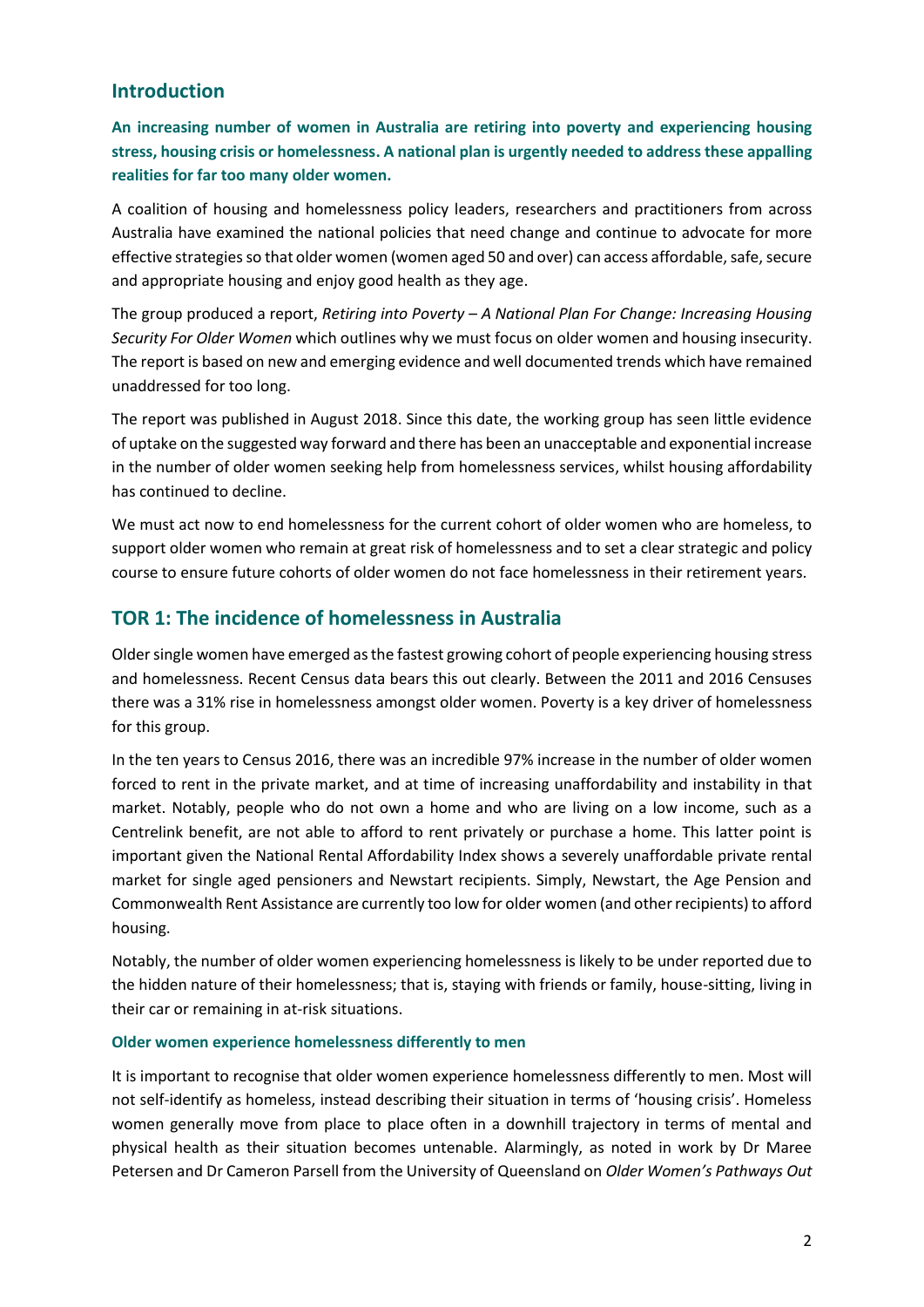*of Homelessness in Australia* (2014), most older women who are homeless have not been homeless before and are therefore unlikely to approach traditional homelessness services for support.

# **TOR 2: Factors affecting the incidence of homelessness**

Why are older women at a greater risk of financial and housing insecurity? The reality is that older women are at greater risk of financial and housing insecurity than older men. They are also more likely to be living in poverty. These realities are linked to a number of compounding structural and systemic factors:

- Women in this age group today have generally not benefitted from compulsory superannuation during their working lives.
- They were more likely to have been paid at a lower rate than their male counterparts throughout their working lives, having also worked casually or part-time.
- Many women took time out of the paid workforce to have children and fulfil caring roles.
- Many older women, especially the cohort currently aged over 60, have suffered lifelong systemic discrimination in relation to past employment practices for married or pregnant women. They also faced financial discrimination that made it impossible for many single women to enter into a home mortgage until the 1970s.
- Older women have limited capacity to earn additional income to buffer against increasing housing costs, housing crisis or changes impacting their life and living circumstances.

Box 1 provides commentary from Helen Dalley-Fisher, Program Manager, Equality Rights Alliance on the structural and systemic origins of older women's homelessness.

# **Box 1: Older women's vulnerability to homelessness: structural and systemic origins**

*The vulnerability of older women arises from a number of compounding and systemic factors. Women in this older age group today did not benefit from compulsory superannuation at the beginning of their working lives, they were more likely to have been paid at a lower rate than their male counterparts and were likely to have taken time out of the paid workforce to have children and fulfil caring roles.* 

*This systemic economic disadvantage becomes most acute in later years, as disadvantage compounds over the life cycle. The current gendered total remuneration gap of 20.8%, the continued concentration of women in part-time, casual and lower remunerated work and our failure to alter the distribution of unpaid care between men and women means that the present increases in the number of homeless older women are unlikely to subside for the current generation of working women.*

*This means there are two key issues relating to older women for this inquiry to consider:*

- *1. How to address the needs of older women currently or soon to face housing stress or homelessness; and*
- *2. How to break the cycle of systemic gendered economic disadvantage that makes older women more vulnerable to homelessness.*

*While the second question is strictly outside the remit of this inquiry, we note that the Federal Government will need to continue providing additional resourcing to address high levels of homelessness, unless the underlying economic inequalities driving women's homelessness are addressed.* 

Helen Dalley-Fisher, Program Manager, Equality Rights Alliance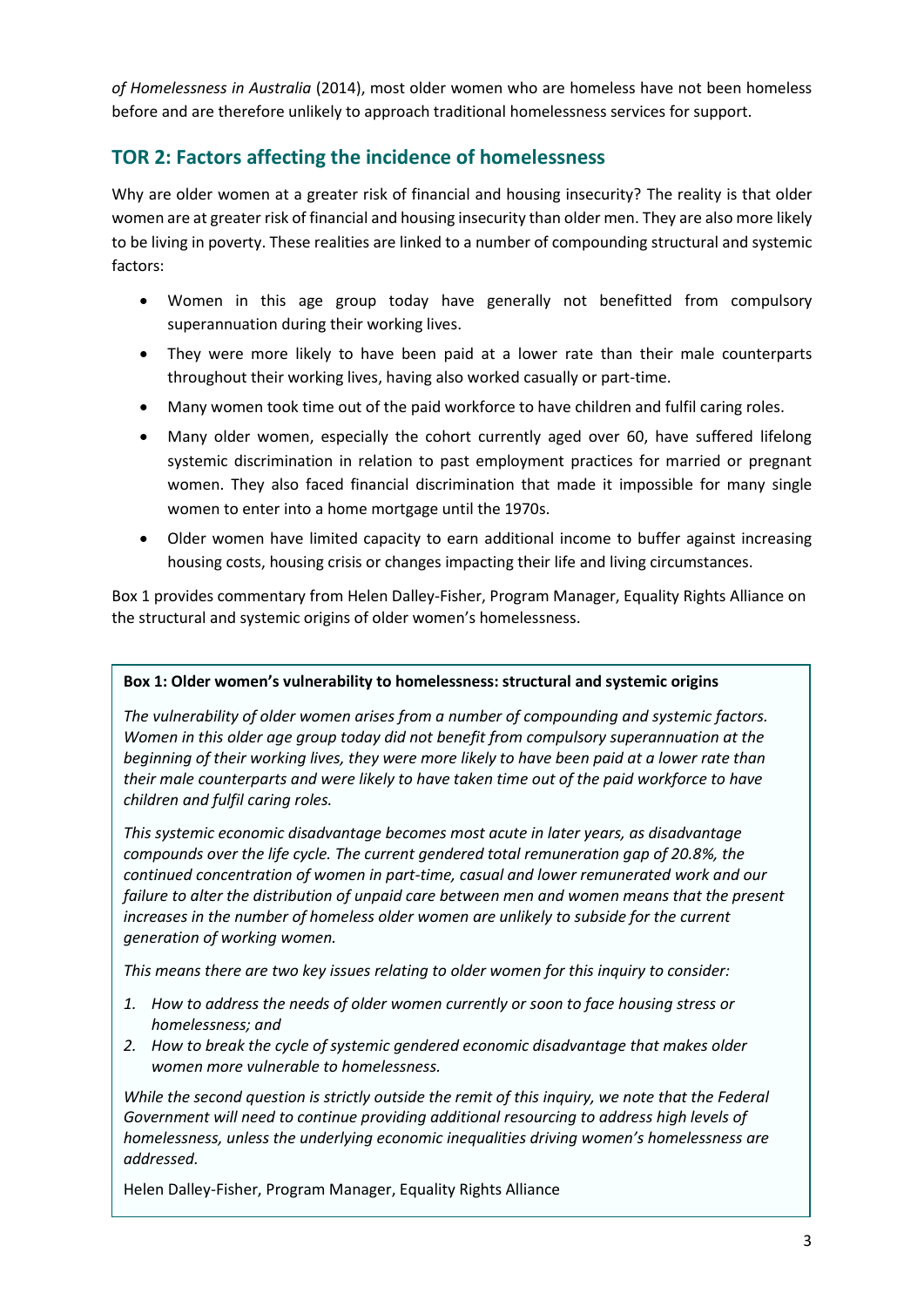#### **Superannuation**

Australia's superannuation system has not benefited women in the same way it has benefited most men. Our superannuation system was not designed for workers who move in and out of the workforce during their lives. It was not designed with women in mind. Accordingly, the superannuation system requires re-design to ensure future older women will not face financial and housing insecurity at retirement.

# **Critical shortage of affordable housing**

Housing is older women's most basic need. This cannot be overstated. Provision of appropriate and long-term housing is an important health intervention, with housing an important social determinate of health. Women's health needs generally increase as they age and are exacerbated for those women who are living in precarious housing, at risk of homelessness or who experience homelessness. Appropriate housing is the cornerstone to wellbeing, health, social participation, utilising community aged care to maintain independence and preventing premature entry into residential care. Housing must therefore be at the centre of ageing and health policy because it is central to wellbeing in later life. This need is brought into a sharper focus when considering the needs of older women experiencing or at risk of homelessness. We support the Australian Alliance to End Homelessness's call for a health informed-end to homelessness and the establishment of an Australian Network for Health, Housing and Homelessness (ANH3) to drive policy and practice reform which will clearly benefit all homeless people, including older women (AAEH 2020a, 2020b). Addendum 1 provides commentary from a health and housing expert in WA, outlining why a health-informed end to homelessness is important for women.

Older women will often not get access to priority social housing as they are usually homeless due to their low incomes, not because of having complex needs. The limited stock of good quality, safe, secure, long term, affordable housing options—including social housing options—creates considerable instability for marginalised older women. Anglicare Australia's 2020 Rental Affordability Snapshot illustrates the lack of suitable private rental housing available for single older women. Of the 69,000 properties available for rent on the weekend of the 21 March 2020, only 526 were affordable and suitable for a single person on the Aged Pension. With the Coronavirus Supplement, this number increases to 743 properties.

A significant increase in the supply of public and community housing is the long-term solution to 'housing crisis'.

# **Future trajectory of older women's homelessness – the COVID-19 effect**

The economic and social conditions which have led to our current high levels of homelessness among older women have been acutely exacerbated by the COVID-19 emergency. Women have been disproportionately affected by the economic downturn, with women losing employment at a higher rate than men (between 14 March and 18 April, men's employment decreased by 6.2% and women's employment decreased by 8.1%). Women's working hours have reduced more than men's (11.5% to 7.5%), and women's underemployment rate is higher than men's (14.8% to 13.7%). It is well established in the literature that traditional gender roles re-emerge during crisis or disaster and early indications are that women have taken on the brunt of increased unpaid work such as childcare and home schooling during the COVID-19 emergency.

This economic disruption combined with the decision to allow early access to superannuation is likely to have future ramifications for homelessness among older women. Over time, reduced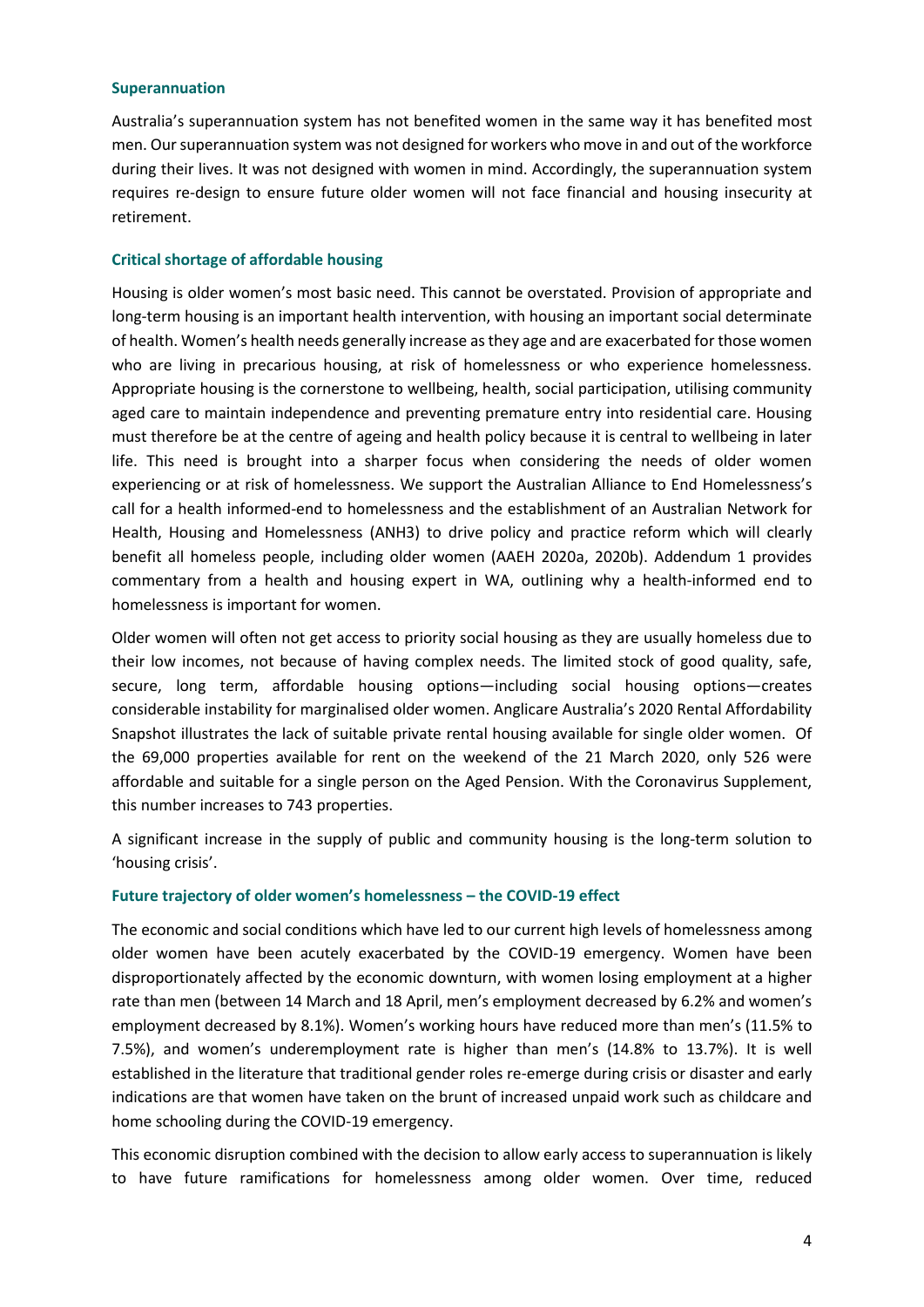superannuation balances and additional disruption to employment histories is likely to exacerbate the gender gap in retirement savings, provoking a further increase to older women's risk of homelessness.

# **Domestic violence and elder abuse**

Domestic violence is one of the key drivers of homelessness among women. The AIHW reports that in 2018 – 2019, of the 290,300 clients assisted by SHS, 43% or 116,400 clients identified family and domestic violence as the main reason for seeking assistance. Ninety per cent of this group were female. The Fourth Action Plan under the National Plan to Reduce Violence against Women and Children identifies the need for safe, accessible and stable accommodation as crucial for the safety and recovery of women and their children impacted by violence.

In March 2019, the Australian Government launched the National Plan to Respond to the Abuse of Older Australians, recognising the growing problem of abuse of older Australians. The plan estimates that 185,000 older people in Australia experience some form of abuse or neglect.

Women are disproportionately impacted by domestic and family violence and elder abuse, with clear impacts on household resources and life circumstances, including housing pathways and housing security.

# **TOR 7 Suitability of mainstream services for people who are homeless or at risk of homelessness**

Government programs have not yet been designed to meet the needs of older women at risk of homelessness. Among the more than 1,500 homelessness services across Australia only three are funded as specialist services for older people.

The ACH program (see below) should be sufficiently resourced to meet demand.

# **TOR 8 Examples of best-practice approaches in Australia and internationally for preventing and addressing homelessness**

**Housing First** and **Rapid Rehousing** are the two evidence-based approaches to ending homelessness. **Housing First** is suitable for older women with high or complex needs, providing suitable, affordable permanent accommodation, with no preconditions, and access to services required to address any issues that may threaten their tenancies.

**Rapid Rehousing** refers to the immediate placement of people who become homeless back into affordable, appropriate housing as soon as possible, with little engagement with homelessness services. Rapid Rehousing offers flexible, short term assistance tailored to the unique needs of each individual.

# **a. ACH Program**

The Assistance with Care and Housing (ACH) program assists older people (65 years and older; 50 years and older for Aboriginal and Torres Strait Islander people) who are on low incomes, homeless or at risk of homelessness, to find housing through the private rental market or applying for affordable social housing options.

Services include:

- Help to find suitable housing
- Providing transport to view properties
- Assistance with paperwork required to apply for a tenancy or social housing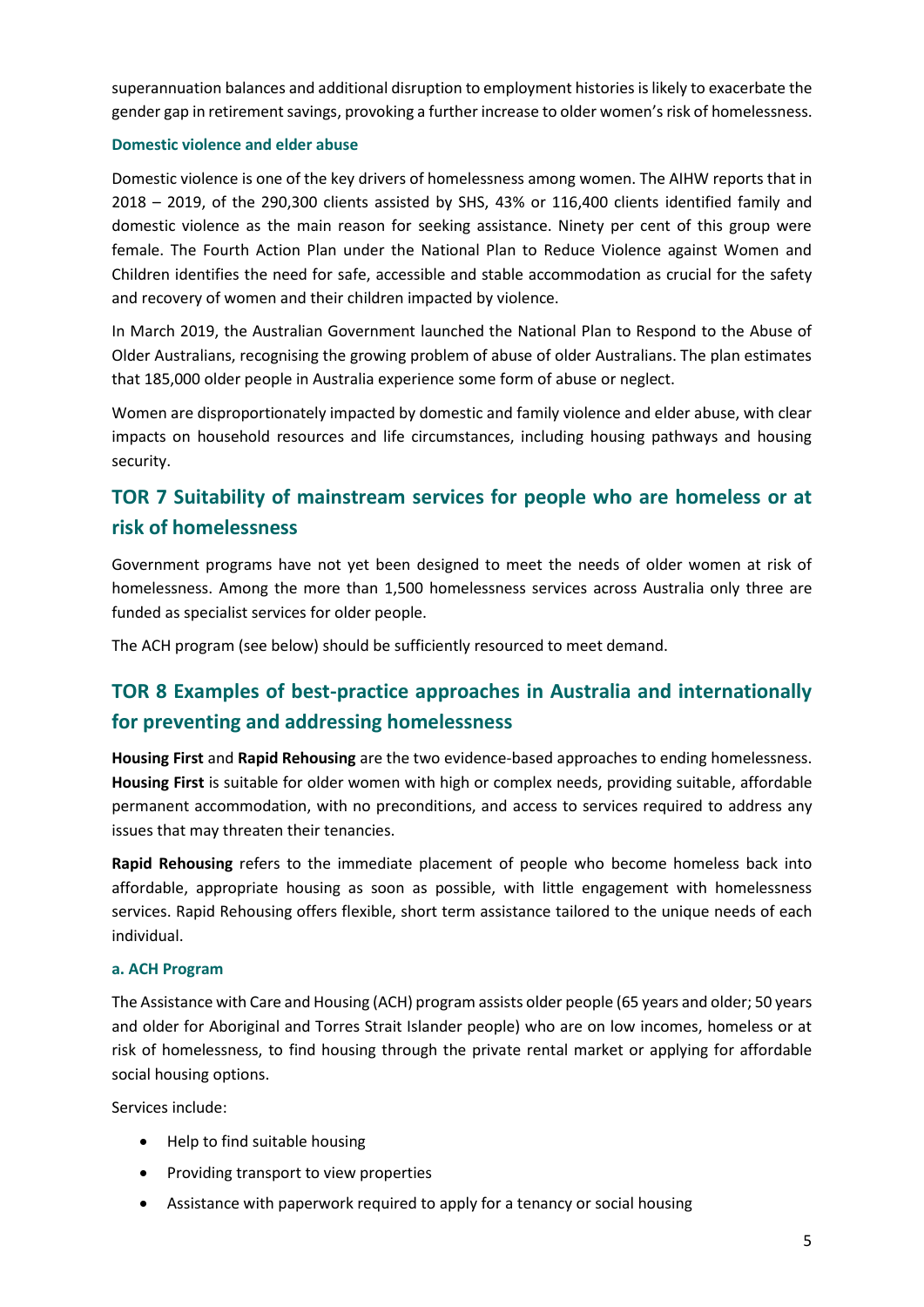- Understanding the requirements of a new tenancy and access to loans
- Assistance with arrangements to relocate
- Providing links to assist you to retain the new tenancy, where required

The range of support includes:

- Case management
- Investigating alternative housing options
- Advocacy
- Liaison and referral to health, community care, welfare and social support services
- Assistance to maintain or build local support networks

There is no cost to the client for the ACH service, with funding for the program provided by the Australian Government's Department of Social Services.

Expansion of the ACH program, and adequate coverage across rural and metropolitan areas, would greatly enhance the current service settings for older women and men at risk of or experiencing homelessness.

# **b: The Next-Door Program, YWCA Housing Canberra**

Next Door is a specialist women's service that empowers older women to access and maintain affordable, appropriate and safe homes in the ACT (Case Study 1; see also Addendum 2 for impacts due to COVID-19). The program provides a range of services and supports for older women age 50+ who are at risk of or who are experiencing homelessness.

# **Case Study 1: Next Door Program, YWCA Housing Canberra**

*Danielle is single and in her 60s and was previously a homeowner until major health issues meant she was no longer able to work and placed on Newstart. Due to financial stress, she accessed her superannuation in an effort to save her home, which was ultimately repossessed. Her limited income and attachment to a beloved pet meant she was ineligible for short-term or emergency accommodation.*

*At the time of her referral to YWCA Canberra's Next Door program for older women experiencing homelessness, Danielle had been sleeping in her car. She would park her car in a hospital car park believing the frequent foot traffic made it safer for her. For three weeks she lived in her car, interspersed with infrequent and short stays in pet friendly motels where she would shower and rest.*

*The Next-Door program assisted Danielle to find pet-friendly hotel accommodation for successive nights while supporting her in her application for public housing. With support from Next Door Danielle was successful in being approved for priority housing. Next Door also advocated for her to be able to access important belongings that she was forced to leave in her house when it was repossessed.* 

*Danielle has since been housed in a preferred location and has reconnected with friends and her community. She has been approved for the Disability Support Pension and is now in a better financial position.*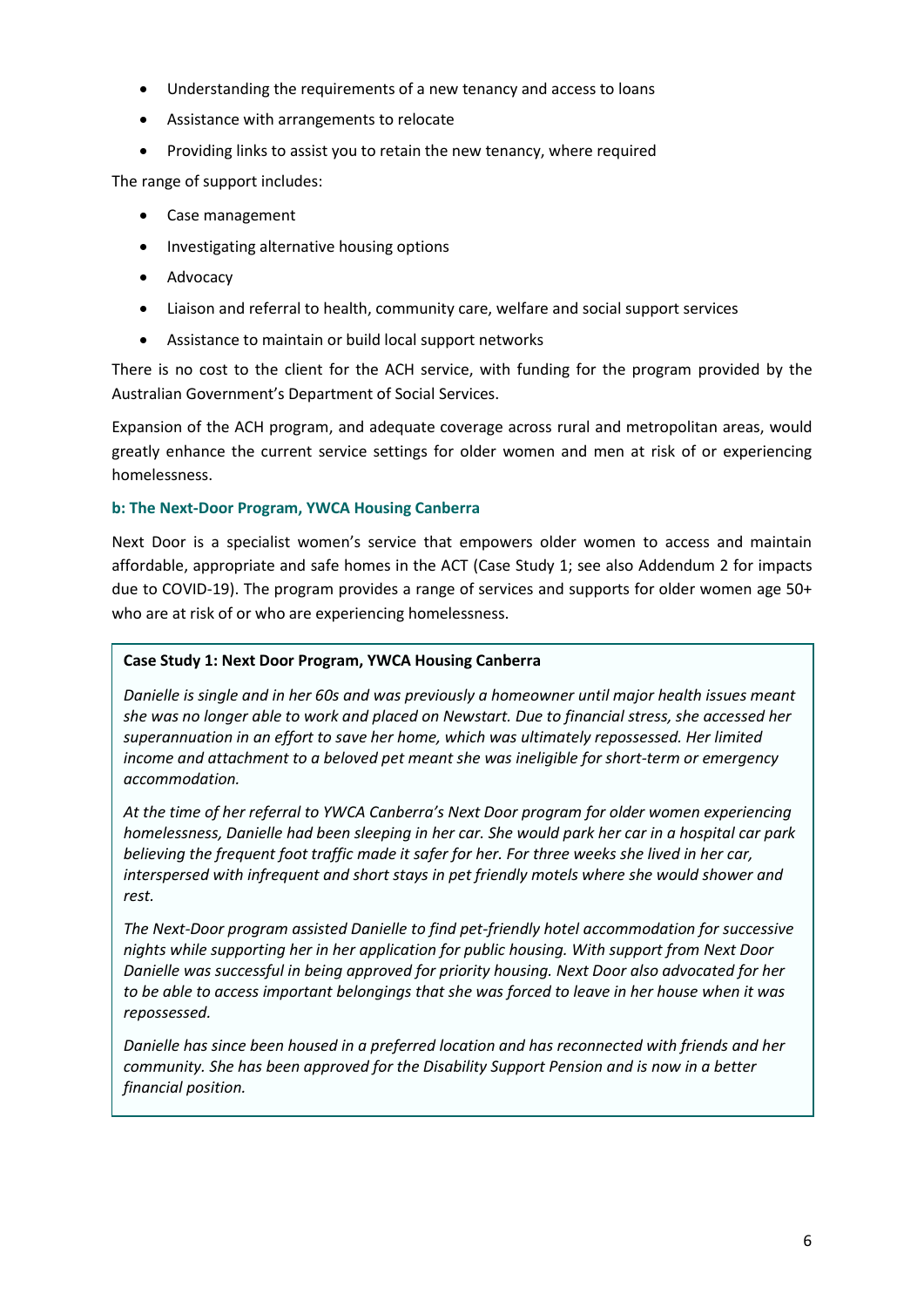Next Door assists older women to find a home, maintain their existing tenancy or support them to access the services and help needed.

Next Door provides a person-centred approach. The staff are skilled to work with women from all walks of life, including Aboriginal and Torres Strait Islander women, women with disability, gender and sexuality diverse women and culturally and linguistically diverse women.

# **c. Older Women's Housing Project, Women's Property Initiatives (WPI)**

The Older Women's Housing Project will enable low-income women over 55 with modest assets to invest in safe, secure and affordable housing where their assets/contribution will be preserved (Case Study 2). They will pay rent on a portion of the property, but they will have peace of mind from knowing that the rent is affordable, and their capital investment and their tenancy is secure.

Four townhouses are currently under construction in Beaconsfield Victoria for this project.

# *Case Study 2: Women's Property Initiatives*

*Our key concern is the lack of good quality, safe, secure and affordable housing. The increase in older women's homelessness from 2011 to 2016 census across Australia was 31%. In Victoria, it was 67%.* 

*Older women are also recorded as being the category that has increased the most in approaching specialist homeless services.*

*The insecurity and cost of the private rental market is debilitating for many older women and is having an immense impact on their physical and mental health. The provision of appropriate housing could save our governments significant savings in the health sector and if they were prepared to fund innovative housing models being piloted, they could also save money in relation to the provision of social housing.*

*A woman between the ages of 55 and 65 who is reliant on Centrelink benefits is in receipt of a New Start allowance—\$279 per week. The Anglicare rental report has confirmed that there is not one private rental property considered affordable in any Australian city for someone on a Centrelink allowance.*

*That older women are punished for having been the carers in our society and for the fact that there continues to be gender inequality which impacts on the pay they receive, their employment opportunities, their superannuation and saving contributions is outrageous.*

*Jeanette Large, CEO, Women's Property Initiatives*

# **d. Older Women's Housing Projects, Women's Housing Company (WHC)**

Two recent Older Women's Housing Projects in NSW have provided much needed new supply of housing targeted for women aged 55 and over. The projects are a collaboration between the WHC and the NSW Government to fund, design and manage the housing. The award-winning Woolloomooloo project and the Pendle Hill project are specifically designed for single older women, with amenity and accessibility in mind to support ageing in place. Both projects have provided a place to call home for 42 women and 2 live-in carers, and are a prototype for future much needed housing for older women.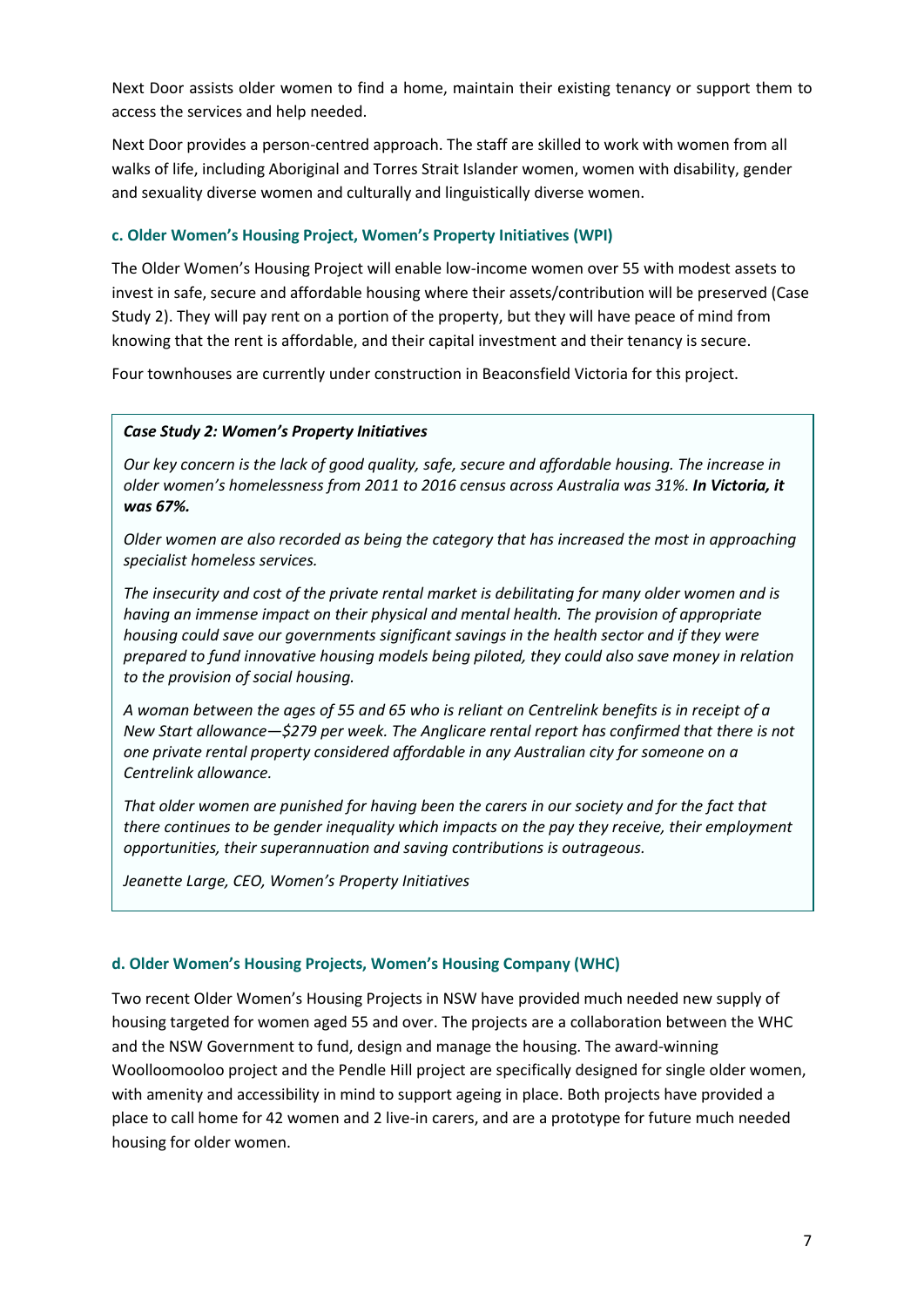#### **e. Wintringham**

Wintringham provides a continuum of care model for older people with complex needs. It offers a range of innovative programs delivering safe, secure and affordable housing and related support services for elderly men and women who are disadvantaged, homeless or at risk of homelessness. Services range from outreach, independent and supported housing, in-home aged care, residential aged care and palliative care. Wintringham employs 650 staff and 200 volunteers, to support over 2,000 clients each day throughout Victoria.

Wintringham is Australia's largest provider of housing and support for the elderly homeless.

# **f. The Seniors Housing Gateway (for older men and women)**

The Seniors Housing Gateway is an initiative of the Ageing on the Edge: The Older Persons Homelessness Prevention Project, coordinated by Jeff Fiedler at HAAG and Dr Debbie Faulkner.

This proposal recommends the introduction of a national Seniors Housing Gateway (SHG) Program at a cost of \$9.6 million to urgently respond to the rapid increase of vulnerable older people at risk of homelessness and assisting them to navigate their way to a housing solution. The key to establishing this model is the funding of a central gateway service for older persons' housing information and support in each capital city of Australia based on the *Home at Last – Older Persons Housing Information and Support Service* model in Victoria. These services will provide a central contact point for all older people at risk of homelessness in each state and also co-ordinate the development of multi-functional state and territory-wide programs of assistance.

The gateway would offer every older person a one-stop contact point to assist them to avoid or escape homelessness and establish a network of support across all key service systems.

Elements of the program:

- The Seniors Housing Gateway would offer a one-stop-shop of housing information for older people planning for their retirement future
- Encourages self-advocacy for older people not immediately at risk to contact agencies and apply for housing
- Provides early intervention for older people in poverty and insecure housing on the edge of homelessness
- Provides training to housing, homelessness, health, hospitals and aged care systems to better identify older people at risk of homelessness currently
- Establishes referral protocols with the aged care, elder abuse, health, housing and incomes systems to the central Seniors Housing Gateway
- Responds quickly and decisively for those facing homelessness
- Helps people navigate an increasingly complex housing system
- Provides a developmental and co-ordination role to link the aged care, health, homelessness and housing systems to work better together to achieve housing solutions for older people.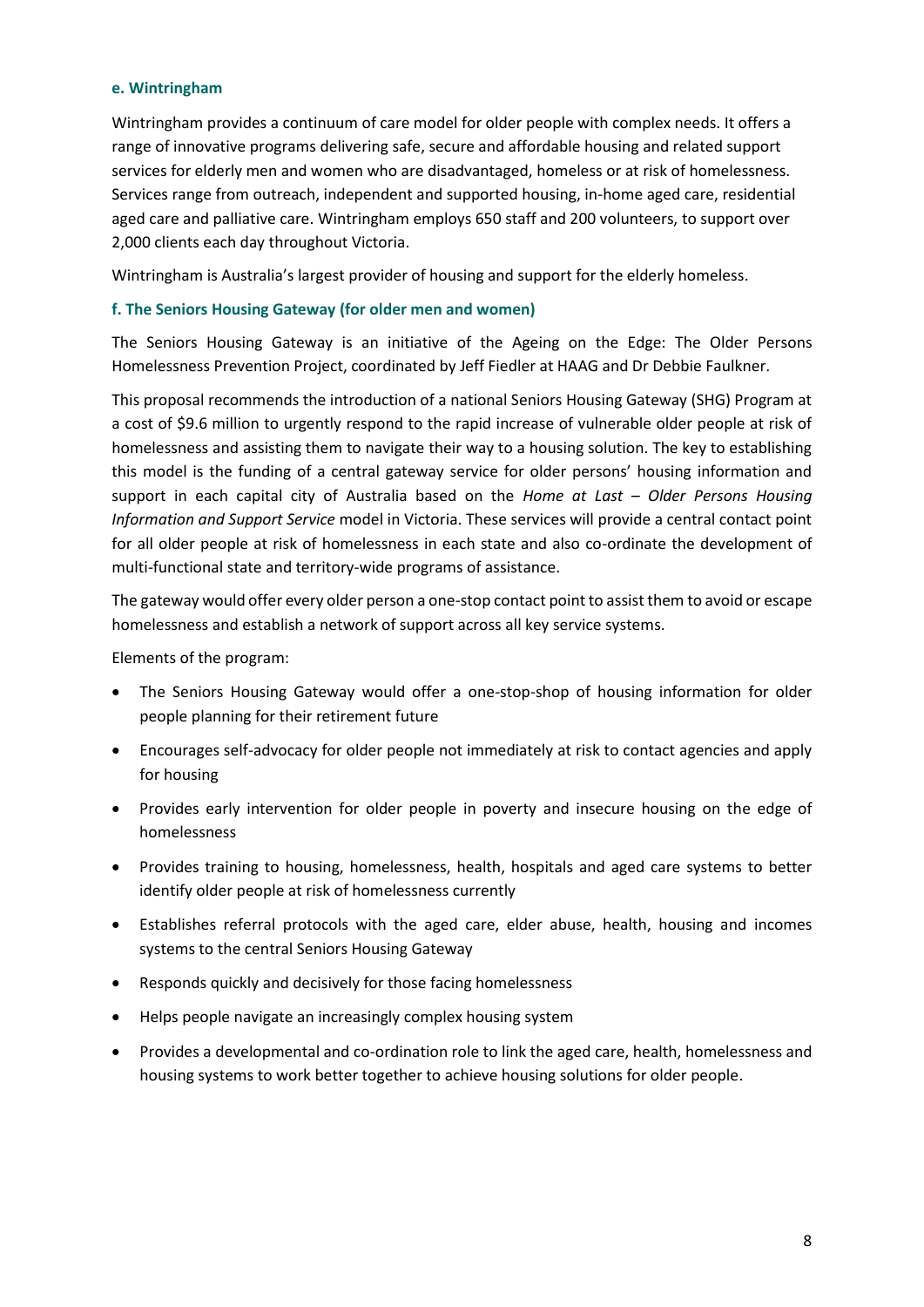# **Recommendations**

The evidence and national policies reviewed by the NOWHHWG highlights the need for Australia and its jurisdictions to develop a tailored response that raises older women and their financial and housing insecurity to the policy forefront. The plan must address eight distinct elements. These elements are what the federal government needs to do now, with the policy and funding levers it controls, to address the unacceptable and growing number of women impacted by, or facing, housing insecurity.

- **1. Develop a National Housing and Homelessness Strategy, advanced, supported and framed by a national policy on health equity, housing and homelessness, with actions and measurable targets to create additional permanent social and affordable housing options for women in each State and Territory, and particularly for older women.**
- **2. Implement a comprehensive Federal Government Strategy to address the current financial insecurity of older women. The strategy must review and rectify inequities in superannuation policy and legislation and examine the national income support system and Commonwealth Rent Assistance with a view to improving financial outcomes for women.**
- **3. Special measures are required to assist women currently at retirement age who have not had the opportunity to accumulate superannuation due to lower lifetime earnings, and caring duties with the imposition this placed on superannuation contributions. Gender inequality and discrimination have to be recognised and addressed culturally and within multiple policy domains to prevent deprivation in older age for women.**
- **4. To prevent problems for older women continuing to happen in the future (i.e. for those women who are currently younger) there needs to be a comprehensive Federal Government Strategy to address the underlying causes of gendered economic inequality.**

Work by the McKell Institute – *Guaranteeing Women's Super: How to Close the Gender Gap in Superannuation* – offers a logical and costed way forward here to directly address the superannuation gender gap and improve the equity of the superannuation system more broadly.

- **5. Establish a Seniors Housing Gateway Program to better address the housing support needs of vulnerable older women. This program must include locating a central older persons housing information and support service in each capital city with state-wide reach.**
- **6. Expand the Assistance with Care and Housing (ACH) Program both geographically and through the provision of brokerage (untied) funds at the same time as improving intersectoral collaboration at both State/Territory and Federal levels.**
- **7. Ensure that National aged care policy and programs also address housing adequacy – especially for those programs that are predicated on delivering care to women in their own homes, to support women to be healthy, safe and secure in their own homes as they grow older.**
- 8. **Develop better national datasets and better data informed responses based on gendered data collection and analysis. Such datasets will inform better policy and strategy for programs that target older women and their circumstances and needs**.

There is a role for all of us in addressing the life-impacting challenges facing older women in Australia. We need to demand more of those governing us. Failure to respond to key social issues such as entrenched poverty, housing insecurity, homelessness and gender inequality will quite simply ensure a more unequal community, more demand for expensive interventions to assist people in crisis, and costs for individuals, families, communities and Australia that are simply unacceptable.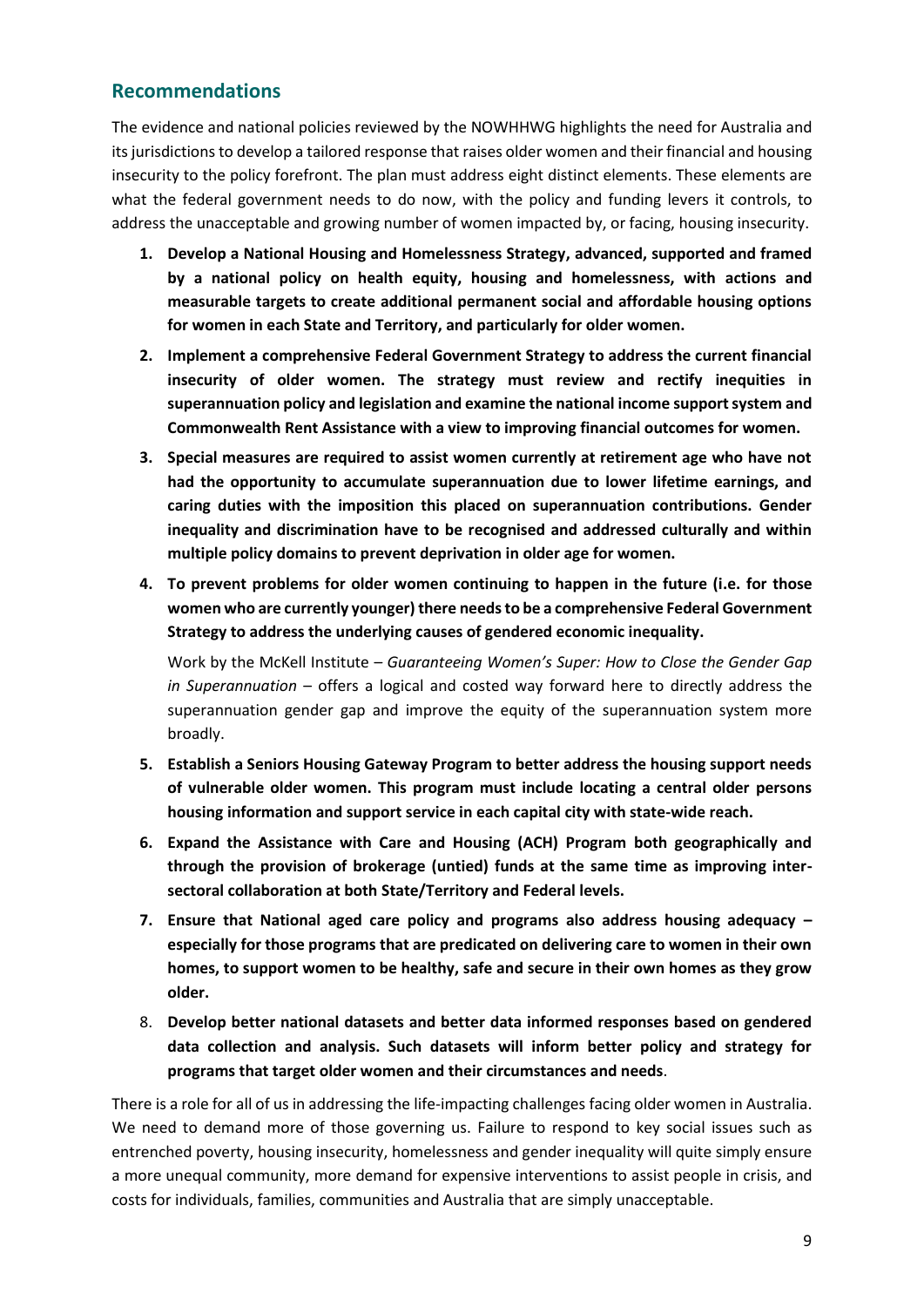

Available on the Mercy Foundation website at [https://www.mercyfoundation.com.au/latest\\_news/retiring-into-poverty/](https://www.mercyfoundation.com.au/latest_news/retiring-into-poverty/)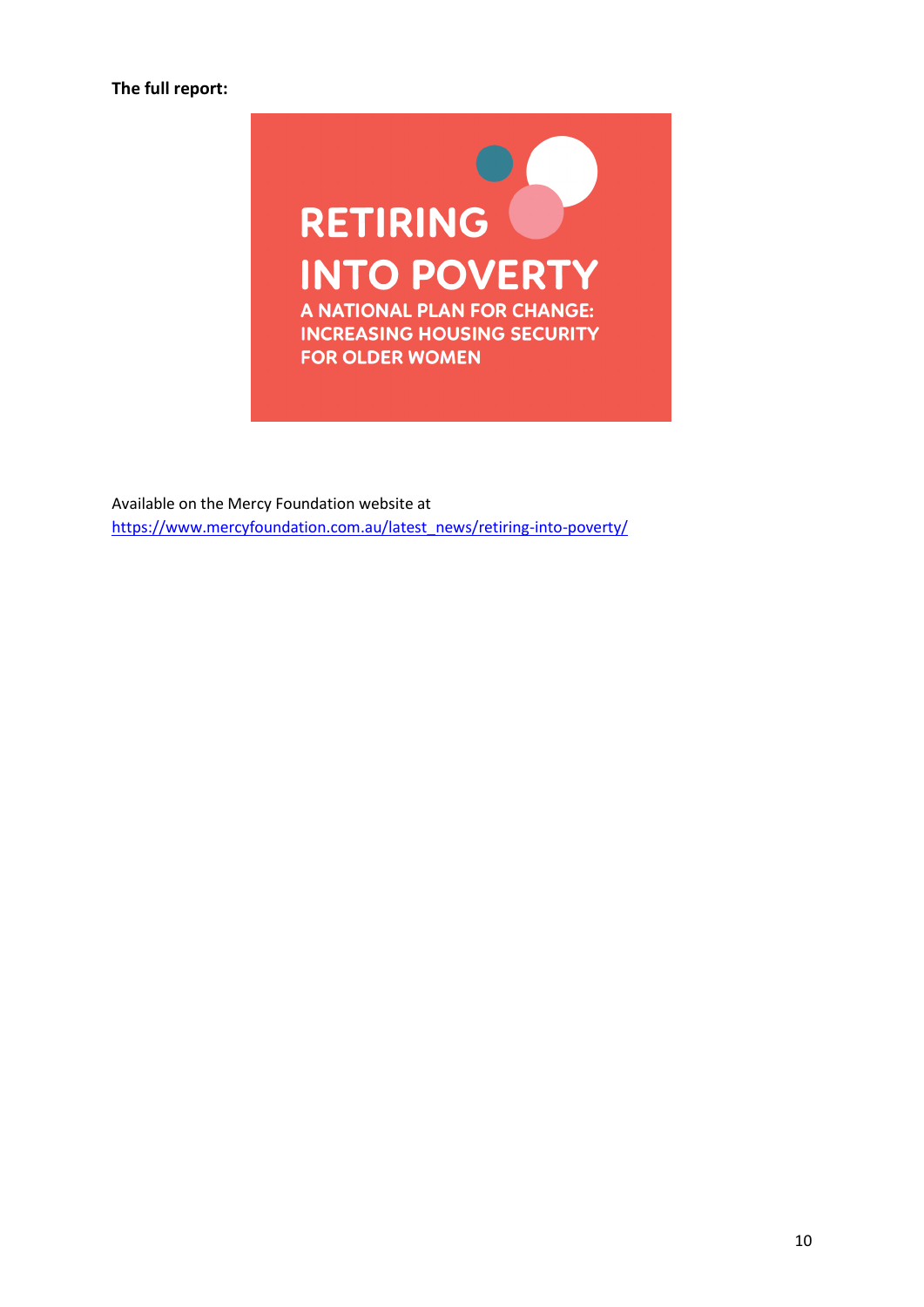# **Addendum 1: The health and homelessness intersections for older women**

# **Effect of homelessness on women's health**

*Older women's health is affected by their experience of homelessness (including their fear of becoming homeless, as well as becoming homeless).* 

*Lack of safe secure accommodation significantly affects women's health, places women in a precarious position and at risk of violence.* 

*Financial difficulties and having to apply for support create significant stress and high levels of anxiety for older women experiencing homelessness, many of whom have never had to previously seek financial support.* 

*Many older homeless women experience mental health concerns (including depression, trauma, fatigue and exhaustion) that further deteriorate as they spiral into worsening living conditions.* 

*Lack of stable accommodation and ageing exacerbates the health conditions of older women.* 

*Safe and secure housing is pivotal to older women's health and wellbeing (somewhere they can relax, heal, reconnect and engage with family, store their medications and food).* 

*Women's feelings of shame and embarrassment of being homeless can hinder their preparedness to access health and other care services.* 

*What do we need?*

- *A whole of government structural approach that incorporates intersectoral collaboration: across state and commonwealth governments, between agencies providing health, housing and social support.*
- *A structural approach within a social determinants of health framework including gender, social, housing, economic, ageing, access factors that impact on older women's health.*

*Retiring into Poverty: 'Ensure that National aged care policy and programs address housing adequacy – especially those programs that are predicated on delivering care to women in their own homes, to support women to be healthy, safe and secure in their own homes as they grow older'.* 

Gloria Sutherland, Women's Health Researcher, University of Notre Dame, WA.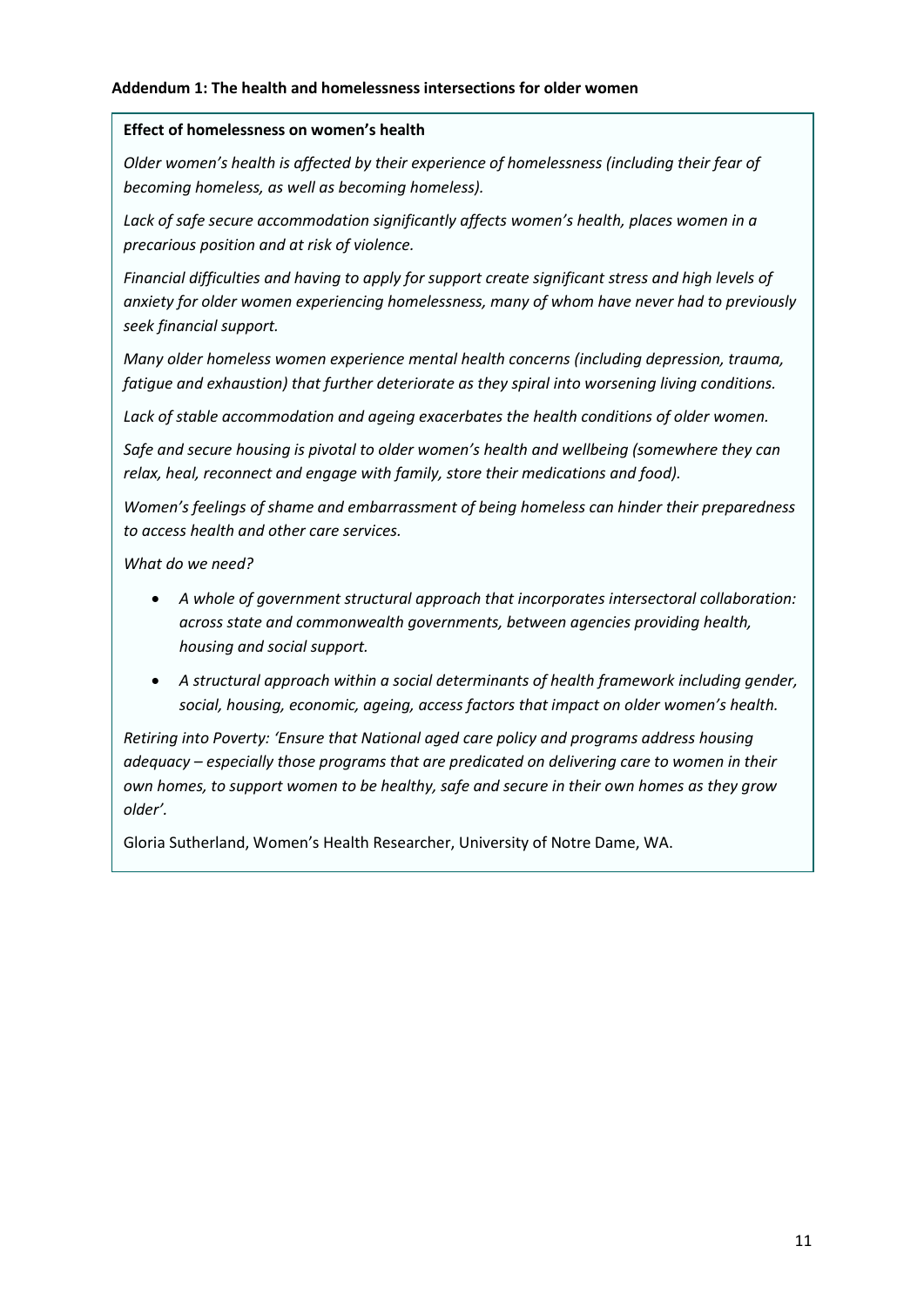# **YWCA Canberra**

*The Next Door Program is currently working directly with 70 older women. This includes 66 new cases and 4 previously closed cases, which were women who have asked to re-engage due to COVID-19.*

*Observations regarding COVID-19 and its impact on older women at risk of/experiencing homelessness are:*

- *Women in the Next Door program who would ordinarily house-sit have lost this opportunity and as a result, are couch surfing or staying in untenable temporary accommodation with friends and family*
- *Two older women have secured accommodation in student accommodation*
- *Reduced or lost employment opportunities, particularly for casual or contract workers*
- *Negative impacts of loneliness and social isolation, responded to with regular well-being checks and the development of activity packs for older women to do at home (both in hard copy and also electronic ones with pod cast suggestions).*
- *Mental stress has significantly escalated in shared accommodation, and in some instances has escalated to violence, this is particularly relevant with older women who have complex health conditions and have medical advice recommending that they live on their own. This has been challenging, as there has been significant delays in allocation of social housing.*
- *Increase in mental health issues and anxiety as women with health conditions (especially respiratory conditions) have been self-isolating and have been concerned about catching the virus.*

*In relation to temporary (hotel) accommodation offered by ACT Government, only a few older women have taken up this offer.*